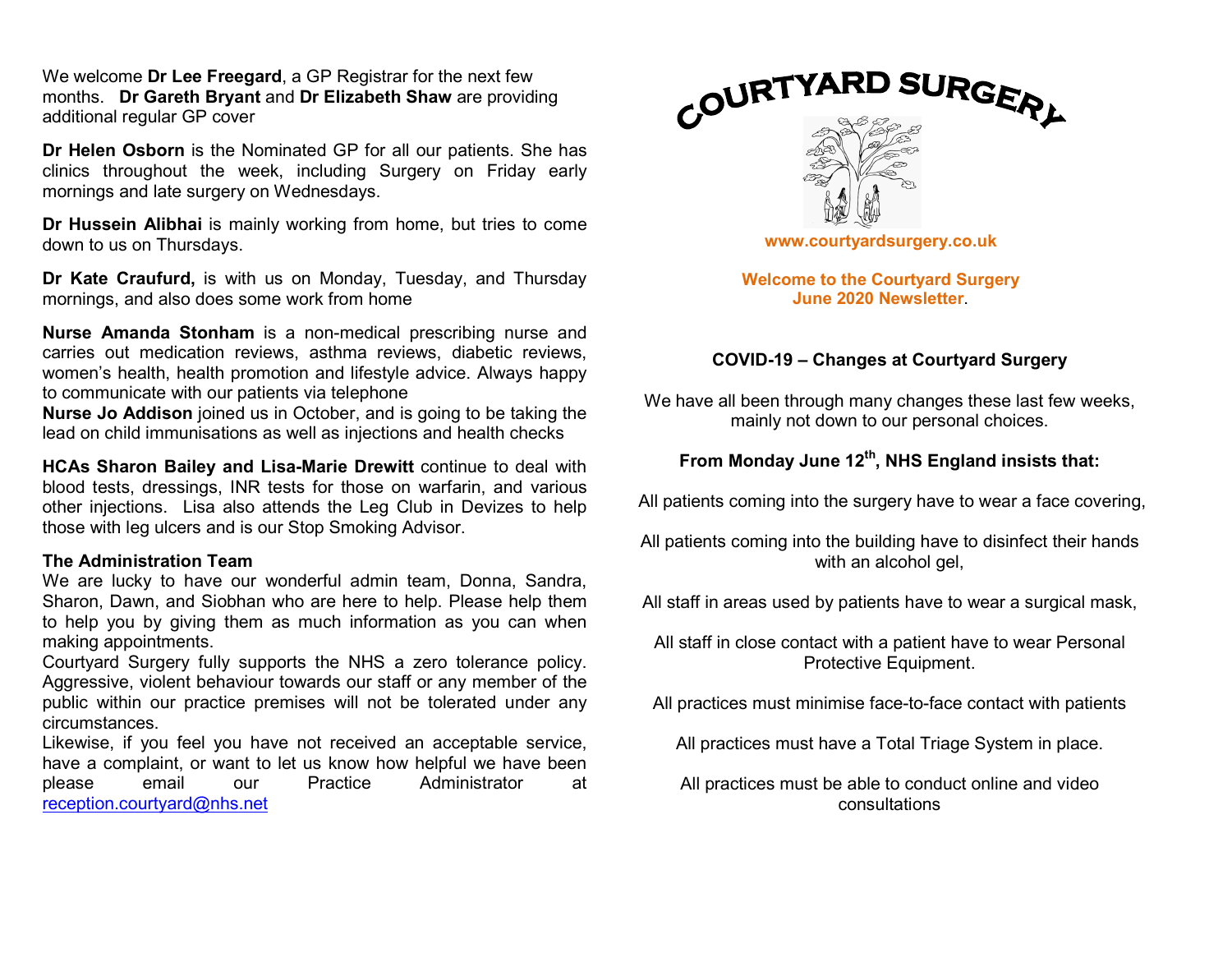If you are feeling unwell, please click on the Doctorlink Logo on our website, to access the online symptom checker, which can give you advice about your illness. This may suggest anything from go to the chemist to buy something to dial 999 for an ambulance.



At the moment you can't book appointments online but we get sent an e-mail whenever the checker is used to let us know what advice you have been given.

## Making an Appointment

Because of the Total Triage rules we are not booking people straight into appointments. Every morning and afternoon there is a duty health care assistant, nurse and doctor in the building. When you phone us, you will speak to a member of our **patient** support team. It might be a receptionist, an HCA, a nurse or someone who normally only works with computers. They will ask for your name and as much information as you wish to give us. All this information is put onto a triage slot held on our computers where it is seen by the duty team. You will not be called on a first come, first served basis. They will look at the information, and decide who is the best person to contact you, and how urgent it is. If you are calling about a blood test it is best to talk to the person who will take your blood, rather than a doctor.

The more information you give us the more chance there is of you talking to the right person first time.

If you are going to be busy or away from your phone at certain times, let the patient support team know, so that you can speak to someone when you are not going to be distracted. We cannot guarantee what time you will get your call.

The person who calls you may offer advice, arrange a prescription over the phone, or call you into the surgery. Usually, if you are invited in, you will be asked to come in the same or the following day. The person phoning you might not be at the surgery, but working from home.

If you are asked to collect something, or drop something off there are baskets in the front entrance.

### Personal Details / Consent / Next Of Kin/Lasting Power of Attorney

Your contact details are very important to us, and the need to have up to date information is essential. All your information is kept safely and securely and in compliance with GDPR and current legislation. You can help us help you by ensuring we have your correct information.

Please contact us and let us know if you have changed any of your details, name, address, telephone or mobile telephone number or email address. We also need details of your next of kin, their name, relationship to you and their contact details. Please ask reception for a form, or email reception.courtyard@nhs.net with their details.

Also, have you considered who might need to call and make appointments or request prescriptions for you if you become incapacitated? What would you do if you lost your voice? If you haven't already – think about giving consent to a partner or family member to make these requests on your behalf. Ask our reception team for information and a consent form.

We also need to know if you have given someone the right to make health decisions on your behalf in case of lasting incapacity, This is called lasting power of Attorney (health and Welfare)

#### https://www.gov.uk/lasting-power-attorney-duties/health-welfare

## NHS 111

This is how you can access the OOH hours services of the NHS. Staff there answer phone calls and messages from their website to give advice.

If they feel that it is suitable, they can arrange for an Out of Hours Dr to phone you, and possibly visit, or tell you to call your GP in the morning or after the weekend. Within a few days they should be able to book you into one of our triage slots, and in a month or so give us an indication of how urgent they feel the call is. Until then they will continue to send us an e-mailed summary, which will be looked at by the duty team.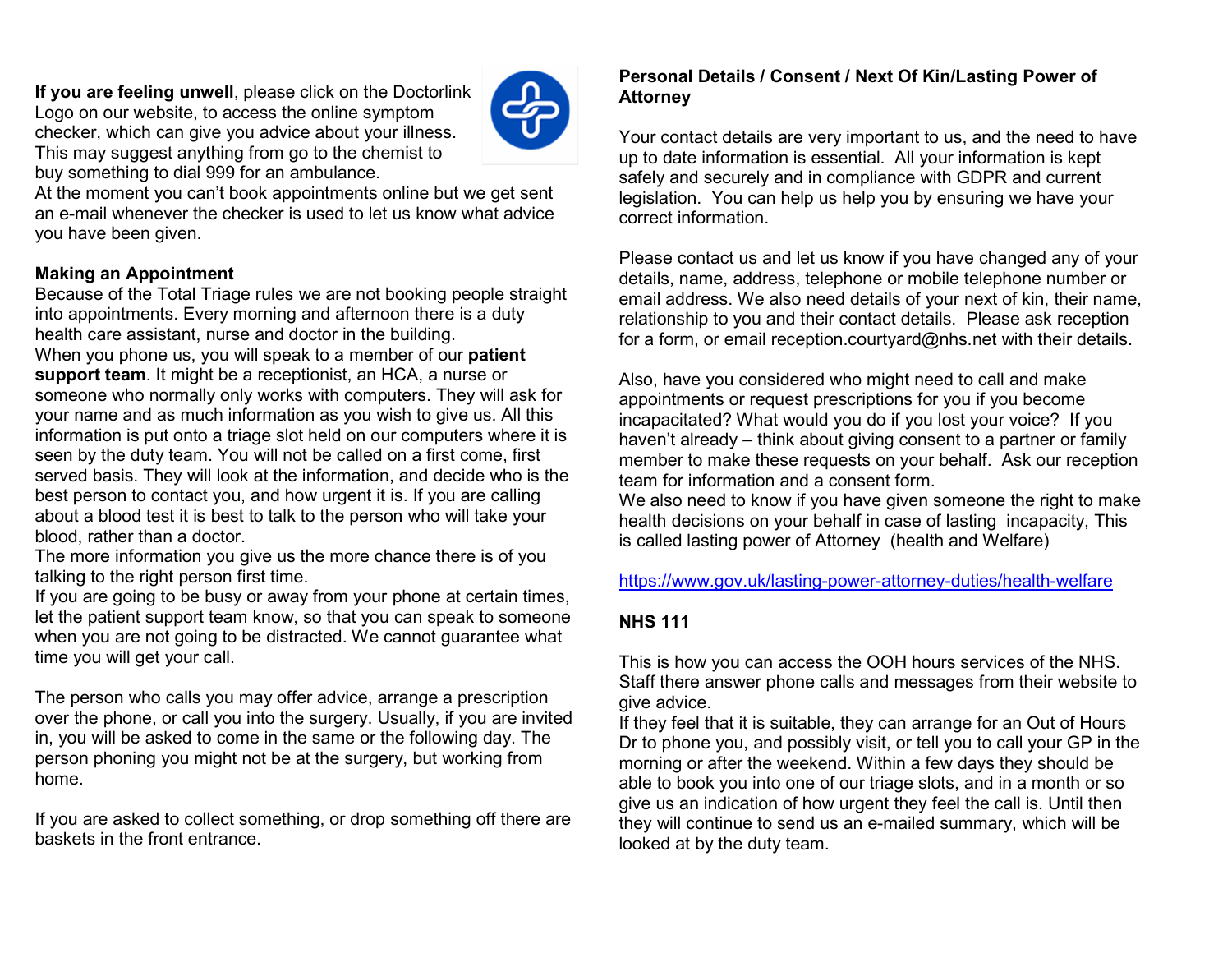## Visiting Courtyard Surgery

We have been experimenting with different layouts for the waiting area, including the two shelters in the front courtyard, where visitors have been able to sit, look at the flowers and watch the birds flying to and from their nests.

From Monday June  $15<sup>th</sup>$  we will be using a one way system. Please come to your appointment on time, if you have driven and are early please wait in your car until it is time for your appointment. To ensure social distancing there are only three seats in the waiting room, and no chairs at the end by the treatment room. If possible please come in on your own.

Please come into the building through the main entrance, and sterilize your hands using hand gel which is available by the collection baskets then go into reception and sign in at the screen. Please take a seat, each seat is at least 2m away from any other. Seats are regularly wiped down to keep them germ free.

There is also a longer time between appointments, to allow the clinicians to change their PPE between patients and clean the room. Also, to cut the number of visits you have to make to the surgery, additional checks like height, weight and blood pressure may be done when you are being seen about something else.

When your appointment is over you will leave through the front garden, so that you do not cross over with people who arrived after you. If you have limited mobility, you may be escorted out through the staff exit into the car park.



### Telephone and Video Consultations

Our clinicians first contact with you will be by telephone. They will have seen the message you left with the patient support team. It may be that during this consultation they will be able to come to a diagnosis, make a decision about treatment and agree it with you. For rashes, lumps etc, they may ask you to take a photo, sending it by e-mail or SMS.

 using a system called AccuRx. The pictures and conversations are not Another option, if you have a smart phone, is to arrange a video call, stored on accuRx or phone company computers so remain absolutely private.

### Referrals

We can make referrals again, though all except urgent ones are facing delays. There may also be fewer options for where you can be seen. We send your referral to an NHS organisation that manages referrals from practices across southern Wiltshire. The teams there are working from home, but will contact you before sending your referral to a particular hospital.

Your first contact with the hospital will probably be by phone. You are also less likely to be called back to the hospital for follow-up examinations. This may be done by telephone or video, so there will no longer be two hour journeys for a 10 minute appointment.

## Text Messaging

Since June of last year we have been using a new text system to remind you of your appointments. This has been switched off for the last few weeks, but we hope to have it back on soon. with additional reminders about face covering and hand sanitizing. Please could you ensure that we have your current mobile number so that we can contact you if necessary. This will not be used for advertising, not even to send the times of flu clinics.